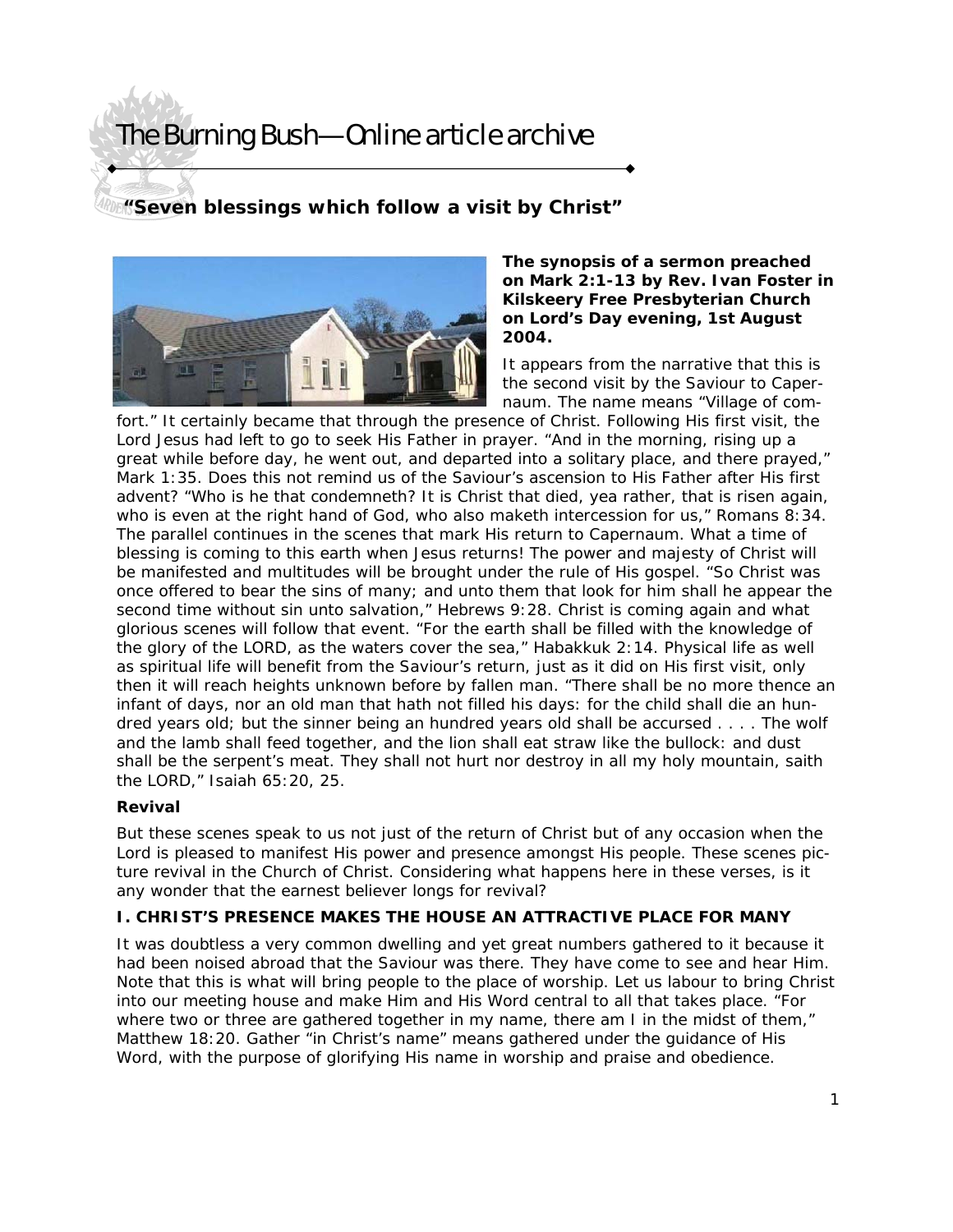## **II. CHRIST'S PRESENCE AT THE HOUSE WAS MARKED BY PREACHING**

". . and he preached the word unto them," verse 2. What a rebuke this is to those who seek to gather the crowds by music and circus-like stunts! I am dismayed at some of the antics which "evangelicals" promote in order to fill the house of God. There is an acceptance of frivolity and banter from the pulpits which would rival the theatre and the circus. It is all deemed acceptable to God since it is meant to show that Christians too may enjoy "a good laugh"!

### **Little knowledge**

Such thinking shows little knowledge of the glorious person and infinite holiness of God as He is revealed in the Bible. Just where are such activity and such behaviour to be witnessed in the Bible's accounts of the worship of God amongst the host of heaven or in the presence of Christ while here on earth? The only parallel that may be seen is the ribaldry that the mob engaged in at the trial and crucifixion of the Saviour.

#### **Banish**

Such a spirit ought to be far from the pulpit and the pew. May God stir up His people and fill them with such a sense of His glory that they will banish such foolishness and sin from the courts of the Lord!

### **Endorsement**

No greater endorsement of this ordinance or honour could be placed upon preaching the Word of God than the Saviour's singular use of it to spread His message. The Saviour commenced His great ministry with preaching. "Now after that John was put in prison, Jesus came into Galilee, preaching the gospel of the kingdom of God," Mark 1:14. He continues that ministry today through His servants. "And they went forth, and preached every where, the Lord working with them, and confirming the word with signs following. Amen," Mark 16:20. As the Saviour worked through the preaching of the apostles, so it is His purpose to reach the elect by that same means today. "For after that in the wisdom of God the world by wisdom knew not God, it pleased God by the foolishness of preaching to save them that believe . . . But we preach Christ crucified, unto the Jews a stumblingblock, and unto the Greeks foolishness," 1 Corinthians 1:21, 23.

### **III. CHRIST'S PRESENCE WAS SEEN AS AN OPPORTUNITY FOR DOING GOOD TO THE NEEDY**

A man sick of the palsy was brought. His friends saw the presence of Christ as a wonderful opportunity for their friend to be delivered. What a heightened desire to see good done in others Christ's presence in revival power generates amongst His people! When the Lord is on the move amongst His people in a special way then they too begin to move amongst their friends and neighbours, seeking those who require the ministrations of the Saviour. "How God anointed Jesus of Nazareth with the Holy Ghost and with power: who went about doing good, and healing all that were oppressed of the devil; for God was with him," Acts 10:38. "Doing good" means bestowing benefits. In revival, the people of God begin to emulate the Saviour by "going about" seeking souls for the Saviour. How silent and stationary God's people appear today! This is a day when our "adversary the devil, as a roaring lion, walketh about, seeking whom he may devour" (1 Peter 5:8), and we are so inac-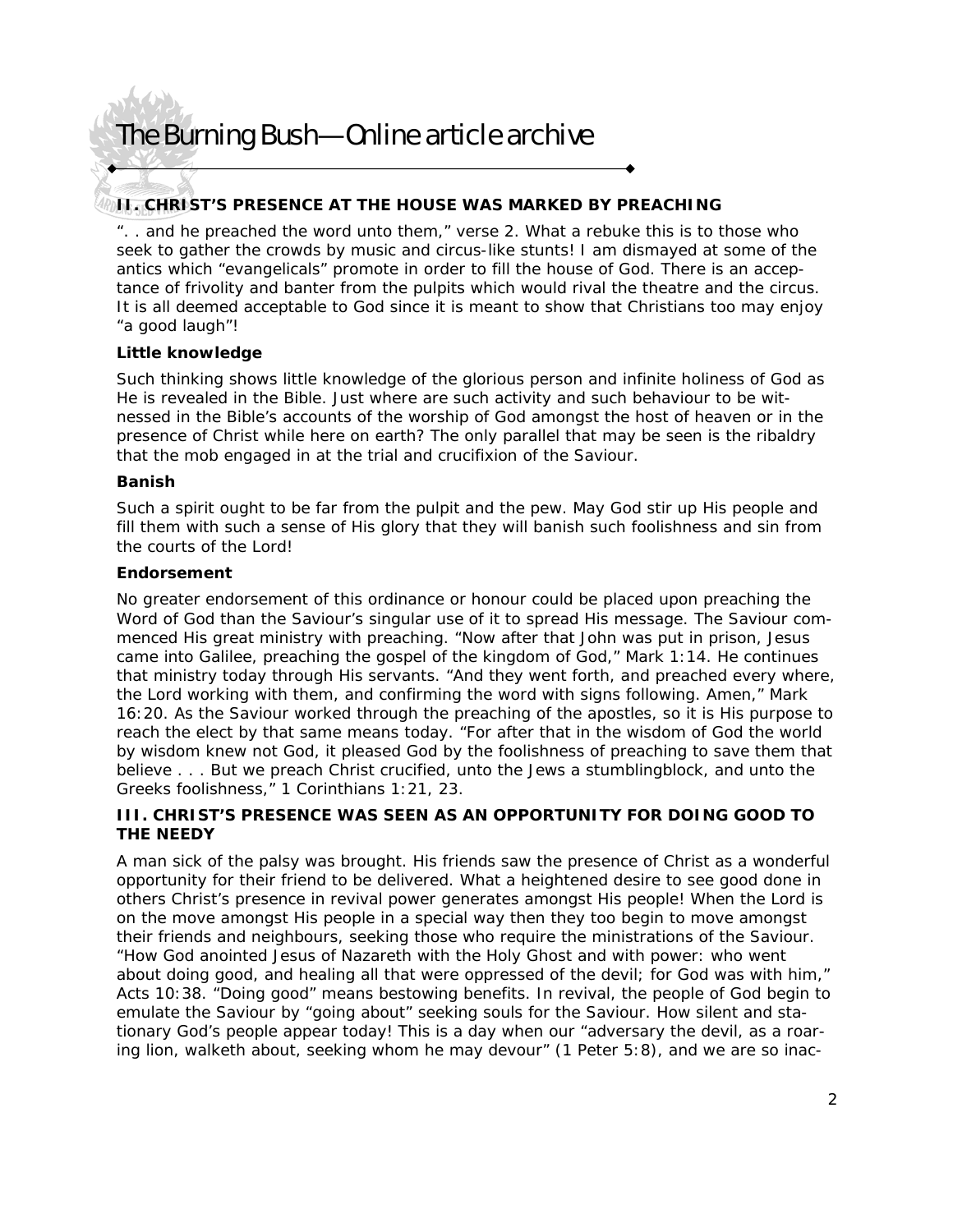

### **First love**

May the Lord arouse and awaken us to action once again! Is that not how it was with you, Christian, when first you loved the Lord? Did you not seek after loved ones and family members as well as workmates and neighbours? Oh for the breath of the Spirit to rouse us again to our first works! Such will be the impact of the Saviour coming to this house.

### **IV. CHRIST'S PRESENCE PROMOTED THE EXERCISE OF FAITH**

Faith feeds upon Christ and grows strong in His presence. What unstoppable faith these men who brought their friend to Christ showed! It owed its vigour and its power to Christ's presence.

### **Oxygen**

What heights of daring and trust faith will reach in the Saviour's presence! That is what moved the woman with the issue of blood, and others on different occasions, to such sanctified expectations. "And, behold, a woman, which was diseased with an issue of blood twelve years, came behind him, and touched the hem of his garment: for she said within herself, If I may but touch his garment, I shall be whole," Matthew 9:20-21. "And when the men of that place had knowledge of him, they sent out into all that country round about, and brought unto him all that were diseased; and besought him that they might only touch the hem of his garment: and as many as touched were made perfectly whole," Matthew 14:35-36. Christ's presence is the oxygen within which faith flourishes.

## **V. CHRIST'S PRESENCE BRINGS PARDON FOR SIN**

Such a gift was the chief purpose of Christ's coming. So said Peter. "Be it known unto you therefore, men and brethren, that through this man is preached unto you the forgiveness of sins," Acts 13:38. Please note that the pardon of this man's sins came before the healing of his body. Men place the emphasis upon the body, but Christ here first dealt with the man's need of salvation. A man may be sick yet rejoice in the knowledge of sins forgiven and look forward to going to heaven where there is none of the afflictions of earth. "And God shall wipe away all tears from their eyes; and there shall be no more death, neither sorrow, nor crying, neither shall there be any more pain: for the former things are passed away," Revelation 21:4. However, a man may enjoy vigorous health during his earthly life but, because he was unsaved, go to everlasting damnation when he dies. Whose case is the better? That of the sick believer surely!

### **VI. CHRIST'S PRESENCE PROVOKED CONTROVERSY**

Is this a blessing? Yes, it is. It is good when the subject of the person and message of Christ is upon every lip. Our land is filled with a cursed apathy, a peacefulness regarding Christ and His message that is the result, not of grace, but of indifference. Men will argue about Christ when His presence is manifested. It is better when they argue about eternal matters than dwell in the peacefulness of the graveyard. "Suppose ye that I am come to give peace on earth? I tell you, Nay; but rather division: for from henceforth there shall be five in one house divided, three against two, and two against three. The father shall be divided against the son, and the son against the father; the mother against the daughter, and the daughter against the mother; the mother in law against her daughter in law, and